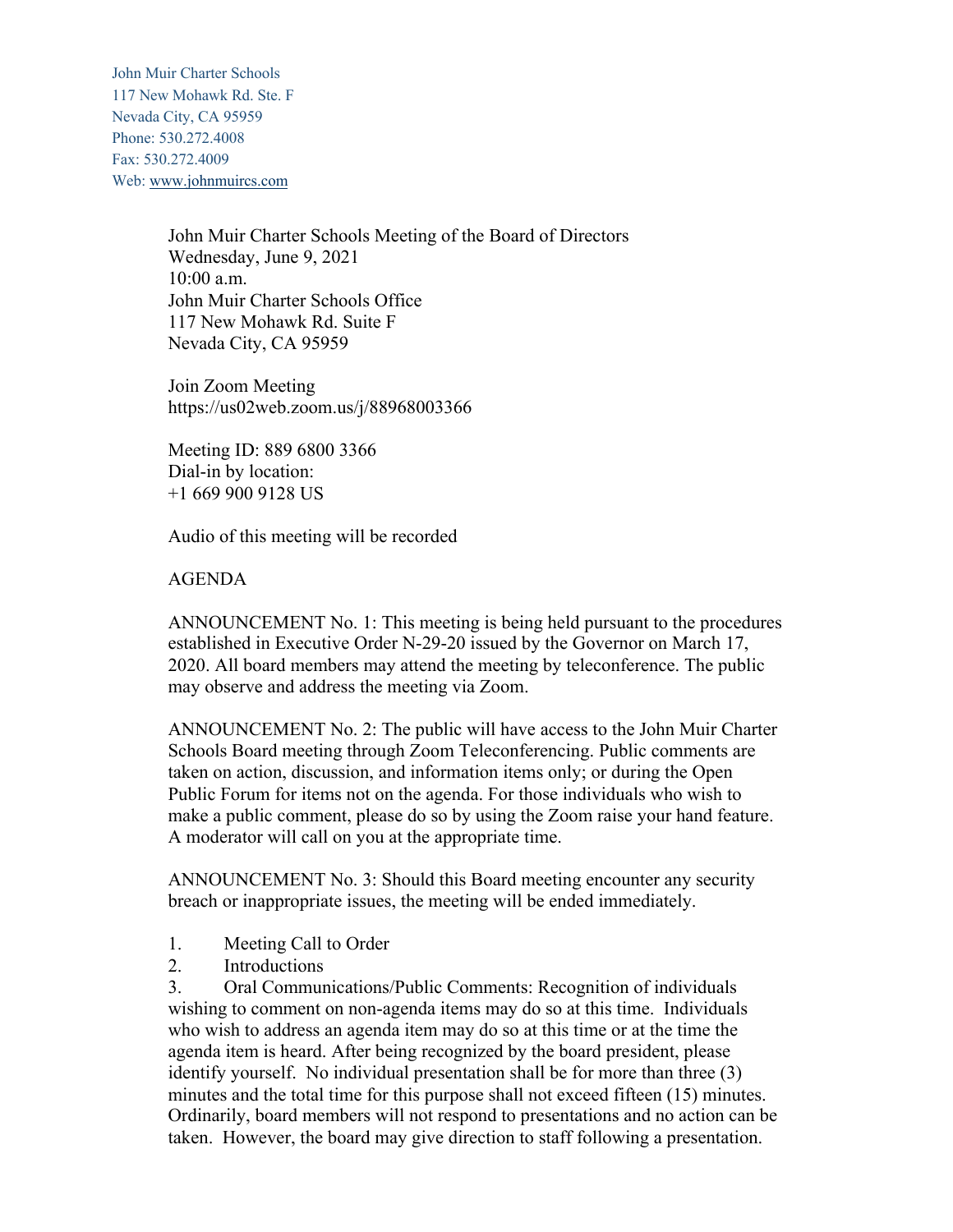- 4. Additions to the Agenda
- 5. Adoption of the Agenda
- 6. Closed Session:

A. Personnel Matters - Public Employee Performance Evaluation: Interim Chief Executive Officer (Gov. Code §54957)

7. Return to Open Session: Report Action Taken, If Any

8. Informational/Action Items

A. Approval of the Minutes of the Regular Board Meeting Wednesday, May 12, 2021

(Attachment 1, Page 4)

B. Approval of Vendor Payments 4/26/21 - 5/25/21 (Attachment 2, Page 10)

C. Approval of New and Termed Employees 4/26/21 - 5/25/21 (None)

D. Approval of 2020-2021 3rd Interim Budget

i. Approval of 2020-2021 3rd Interim Budget Revision (Attachment 3, Page 17)

ii. Approval of Resolution 21-02: 3rd Interim Budget Revision (Roll Call Vote)

(Attachment 4, Page 24)

E. Adoption of 2021-2022 JMCS Budget

i. Approval of the 2021-2022 JMCS Adopted Budget (Attachment 5, Page 25)

ii. Approval of Resolution 21-03: 2021-2022 JMCS Adopted Budget (Roll Call Vote) (Attachment 6, Page 34)

F. Approval of Resolution 21-04: EPA Account Expenditures for Fiscal Year 2021-2022 (Roll Call Vote) (Attachment 7, Page 35)

G. Approval of 2021-2022 LCAP (Attachment 8, Under Separate Cover)

H. Draft Student Harassment and Discrimination Policy- Reading #2 (Attachment 9, Page 39)

I. Recruitment Program Proposal and Discussion (Attachment 10, Page 45)

J. 2021 NCSoS Policy for Expelled Youth (Attachment 11, Page 49)

K. JMCS Medi-Cal Contract (Attachment 12, Page 60)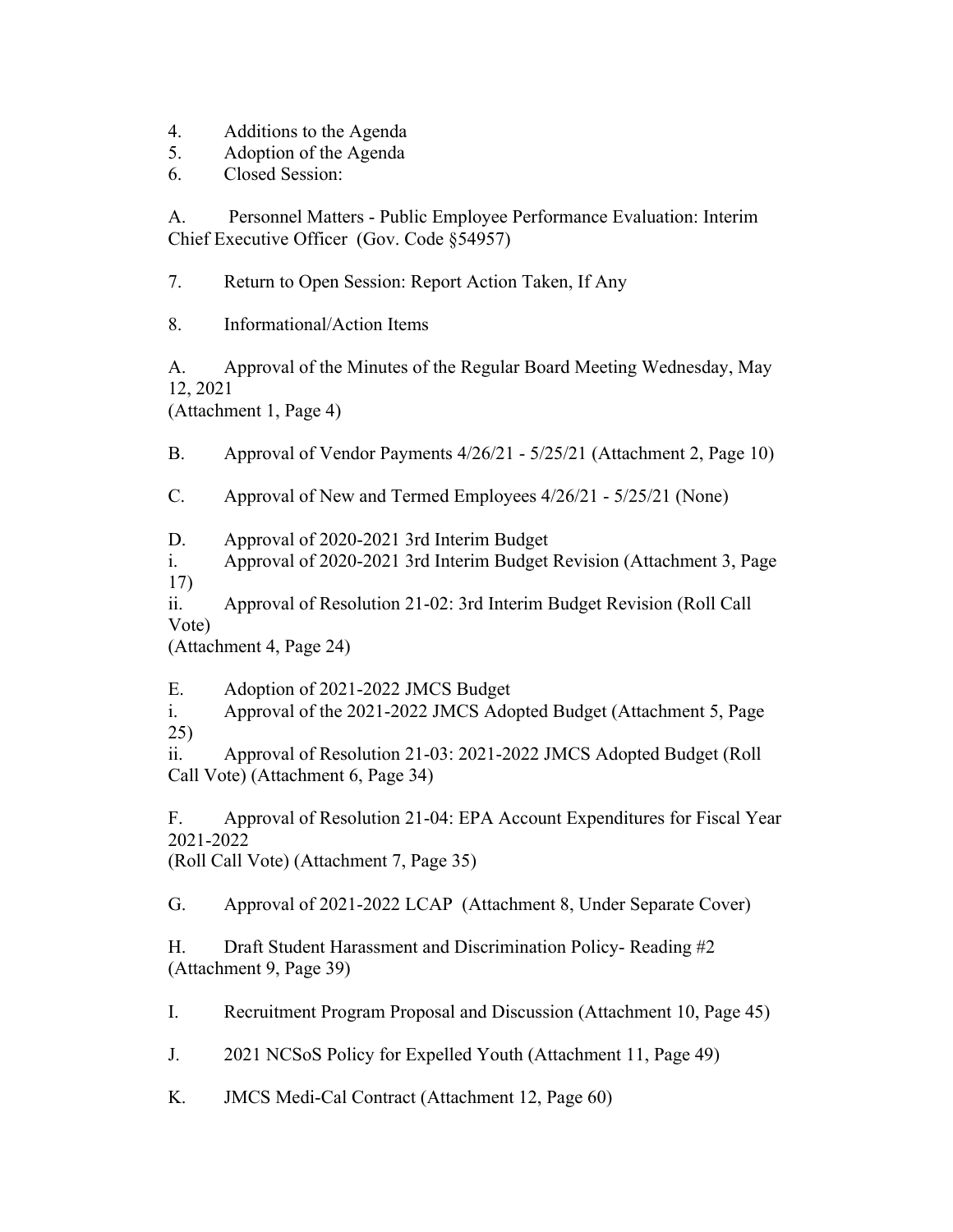## 9. Discussion Items

A. JMCS Foundation Report

B. Discussion Regarding a 1 Step Increase for All Employees for the 2021- 2022 School Year (Attachment 13, Page 75)

C. Board Discussion Regarding Attendance at JMCS Governing Board Meetings in 2021-2022 School Year (Attachment 14, Page 76)

D. CEO's Report

10. Miscellaneous Information Items

A. Correspondence

B. Schedule of Future Board Meetings

i. Wednesday, July 14, 2021, 10 a.m. This meeting is being held pursuant to the procedures established in Executive Order N-29-20 issued by the Governor on March 17, 2020. All board members may attend the meeting by teleconference. The public may observe and address the meeting via Zoom.

ii. Wednesday, August 11, 2021, 10 a.m. This meeting is being held pursuant to the procedures established in Executive Order N-29-20 issued by the Governor on March 17, 2020. All board members may attend the meeting by teleconference. The public may observe and address the meeting via Zoom.

Board Attendance at Upcoming Meetings: Wednesday, July 14th, 2021, 10 a.m. Wednesday, August 11th, 2021, 10 a.m. (pending approval),

| A.              | Stan Miller:                  | Yes        | $\mathbf{A}$ .        | Stan Miller:     |
|-----------------|-------------------------------|------------|-----------------------|------------------|
| <b>B.</b>       | Yes or No<br>Michael Corbett: | <b>Yes</b> | В.                    | Michael Corbett: |
| $\mathcal{C}$ . | Yes or No<br>Len Eckhardt:    | <b>Yes</b> | $\mathcal{C}_{\cdot}$ | Len Eckhardt:    |
| D.              | Yes or No<br>Sallie Wilson:   | Yes        | $D_{\cdot}$           | Sallie Wilson:   |
| E.              | Yes or No<br>Gil Botello:     | Yes        | Е.                    | Gil Botello:     |
|                 | Yes or No                     |            |                       |                  |

11. Request for Agenda Items

1. Personnel Matters - Public Employee Performance Evaluation: Chief Executive Officer (Gov. Code §54957)

12. Adjournment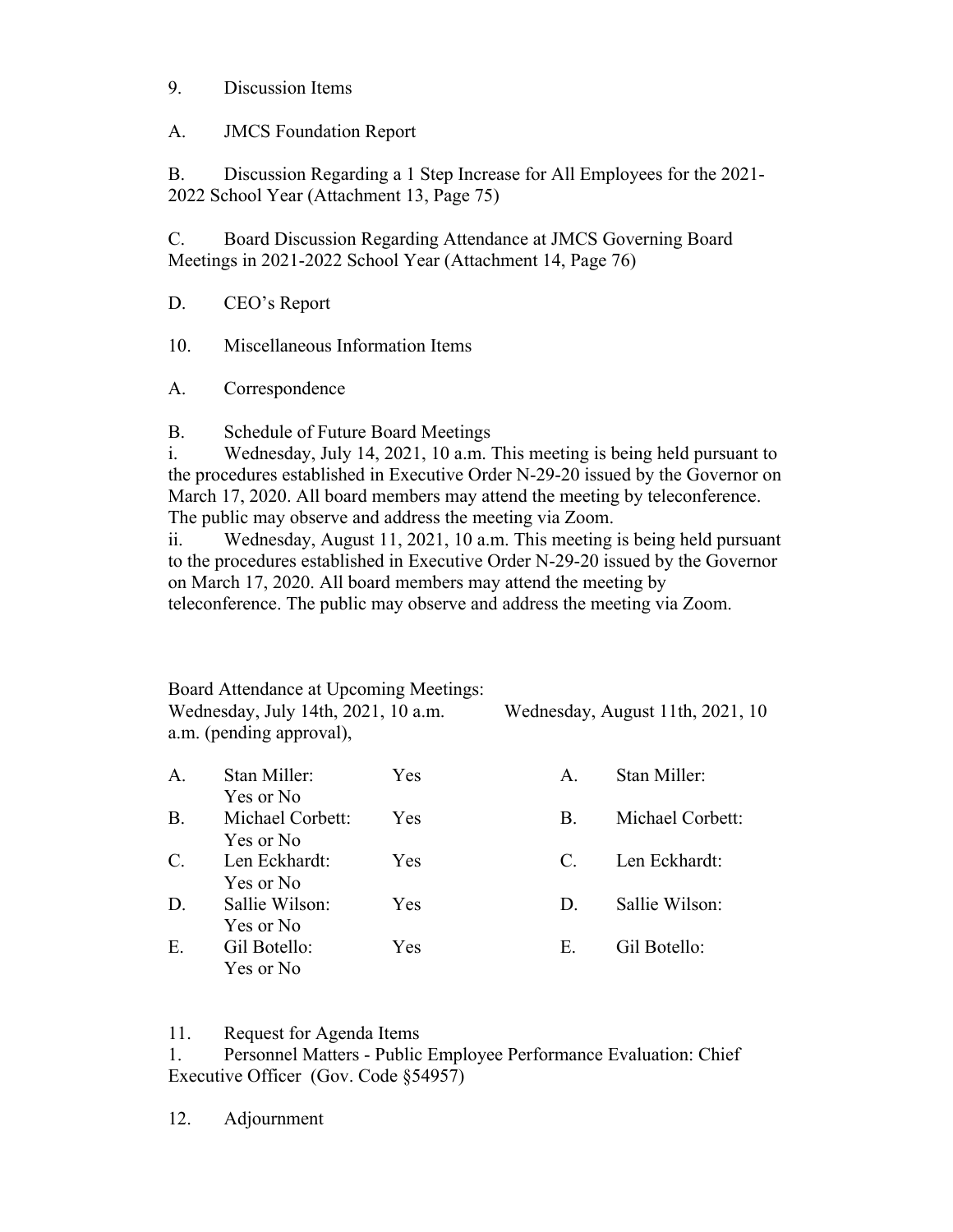This agenda was posted at least 24 hours in advance of the meeting at:

- John Muir Charter Schools Office, 117 New Mohawk Rd. Suite F, Nevada City, Ca 95959
- www.johnmuircs.com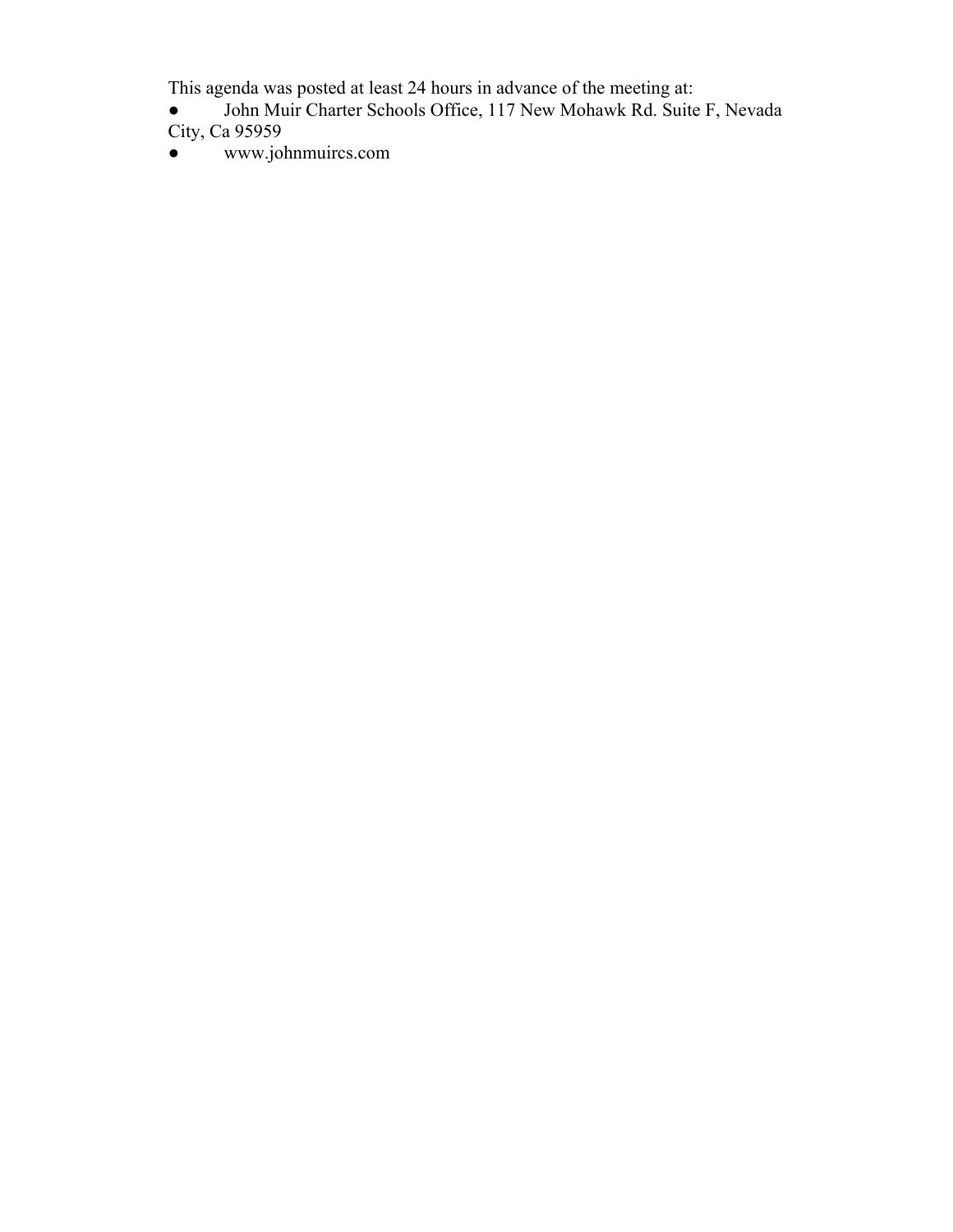John Muir Charter Schools 117 New Mohawk Rd. Ste. F Nevada City, CA 95959 Phone: 530.272.4008 Fax: 530.272.4009 Web: www.johnmuircs.com

> John Muir Charter Schools Meeting of the Board of Directors Wednesday, June 9, 2021 10:00 a.m. John Muir Charter Schools Office 117 New Mohawk Rd. Suite F Nevada City, CA 95959

Join Zoom Meeting https://us02web.zoom.us/j/88968003366

Meeting ID: 889 6800 3366 Dial-in by location: +1 669 900 9128 US

Audio of this meeting will be recorded

**Minutes** 

1. Meeting Call to Order

Stan Miller called the meeting to order at 10:00 a.m.

2. Introductions

JMCS Board Members in attendance: Stan Miller, Gil Botello, and Len Eckhardt, Michael Corbett. JMCS Staff Members in attendance: CEO RJ Guess, COO Mike Wegner, Fiscal Analyst Rachael Navarrete, Administrative Coordinator Luz Delgado, Director of Curriculum Rachel Wegner, Northern Regional Director Dawn McConnell, Community Resource Coordinator Aaron Scholl. Others in attendance: Brian Johnson UCLA Observer.

3. Oral Communications/Public Comments: Recognition of individuals wishing to comment on non-agenda items may do so at this time. Individuals who wish to address an agenda item may do so at this time or at the time the agenda item is heard. After being recognized by the board president, please identify yourself. No individual presentation shall be for more than three (3) minutes and the total time for this purpose shall not exceed fifteen (15) minutes. Ordinarily, board members will not respond to presentations and no action can be taken. However, the board may give direction to staff following a presentation.

None.

4. Additions to the Agenda None.

5. Adoption of the Agenda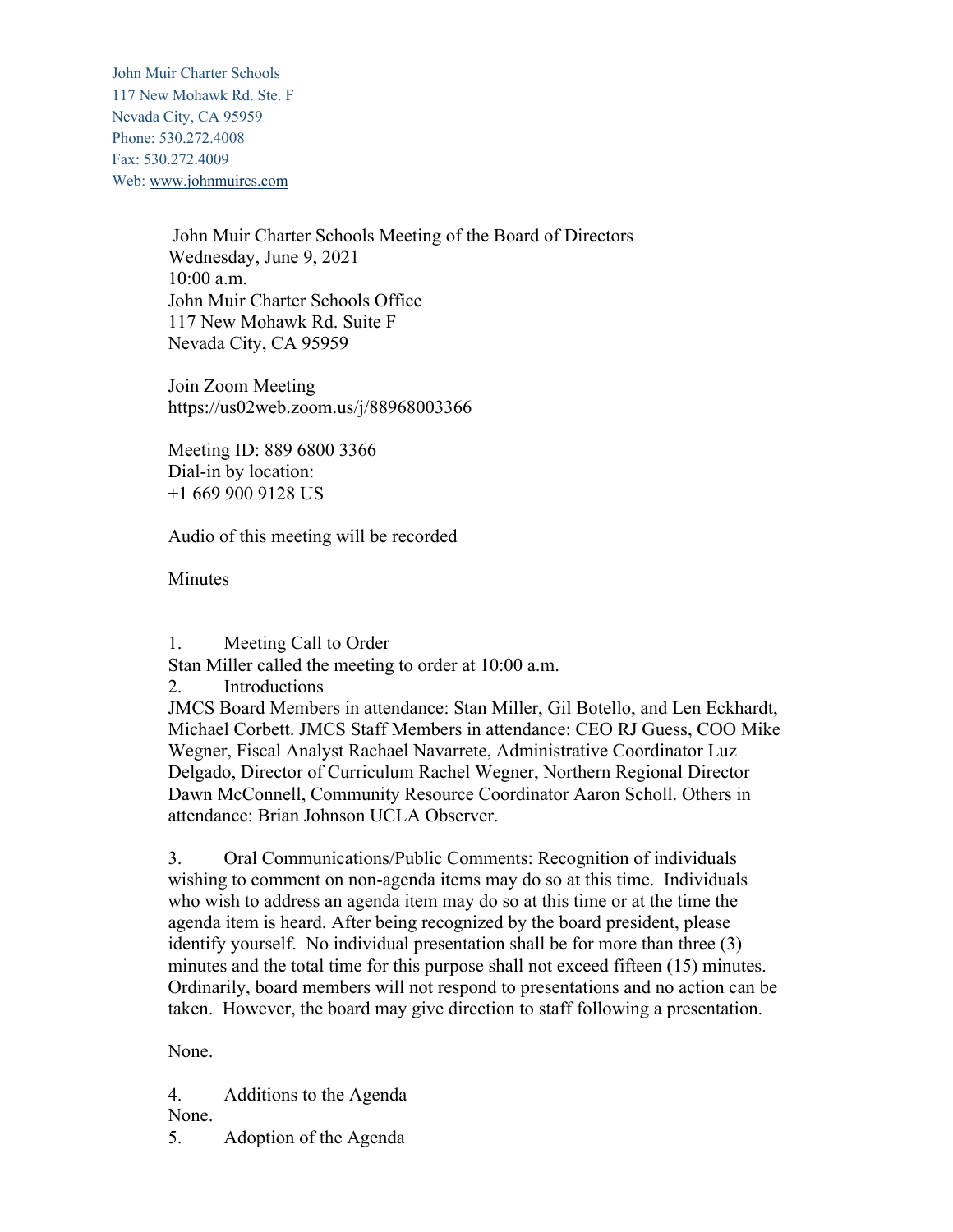On a motion made by Sallie Wilson and seconded Len Eckhardt by, the agenda was adopted on a 4-0-1 vote.

(Ayes: Miller, Botello, Corbett, Eckhardt, Wilson., Noes: None. Absent: None.)

6. Closed Session:

Stan Miller moved to closed session at 10:06 am.

A. Personnel Matters - Public Employee Performance Evaluation: Interim Chief Executive Officer (Gov. Code §54957)

7. Return to Open Session: Report Action Taken, If Any

Stan Miller returned to open session at 10:18 am.

No action was taken.

8. Informational/Action Items

A. Approval of the Minutes of the Regular Board Meeting Wednesday, May 12, 2021

(Attachment 1, Page 4)

On a motion made by Gill Botello and seconded by Len Eckhardt, the agenda was adopted on a 4-0-1 vote.

(Ayes: Miller, Botello, Corbett, Eckhardt, Wilson., Noes: None. Absent: None.)

B. Approval of Vendor Payments 4/26/21 - 5/25/21 (Attachment 2, Page 10)

Len Eckhardt asked what MIP is. RJ Guess replied that it is our accounting software. Gil Botello asked about a mileage reimbursement for \$800. Mike Wegner explains that during ELPAC testing traveling was required. This is common during the springtime. Mike noted that this is lower than past years. Stan Miller asked for clarification on the FSA funding contributions. Mike explained that this is the Flexible Spending Account. This money is deposited pre-tax but the money is not coming from JMCS, it comes from the employees enrolled in the program. Stan also asked about the air purifier costs. Mike explained that this was an expenditure for covid safety precautions covered by covid funds.

On a motion made by Gil Botello and seconded by Len Eckhardt, the Vendor Payments 4/26/21 - 5/25/21 was adopted on a 4-0-1 vote. (Ayes: Miller, Botello, Corbett, Eckhardt., Noes: None. Absent: Wilson.)

C. Approval of New and Termed Employees 4/26/21 - 5/25/21 (None)

Stan Miller announces there are no new or termed employees for this period.

D. Approval of 2020-2021 3rd Interim Budget

- i. Approval of 2020-2021 3rd Interim Budget Revision (Attachment 3, Page
- 17)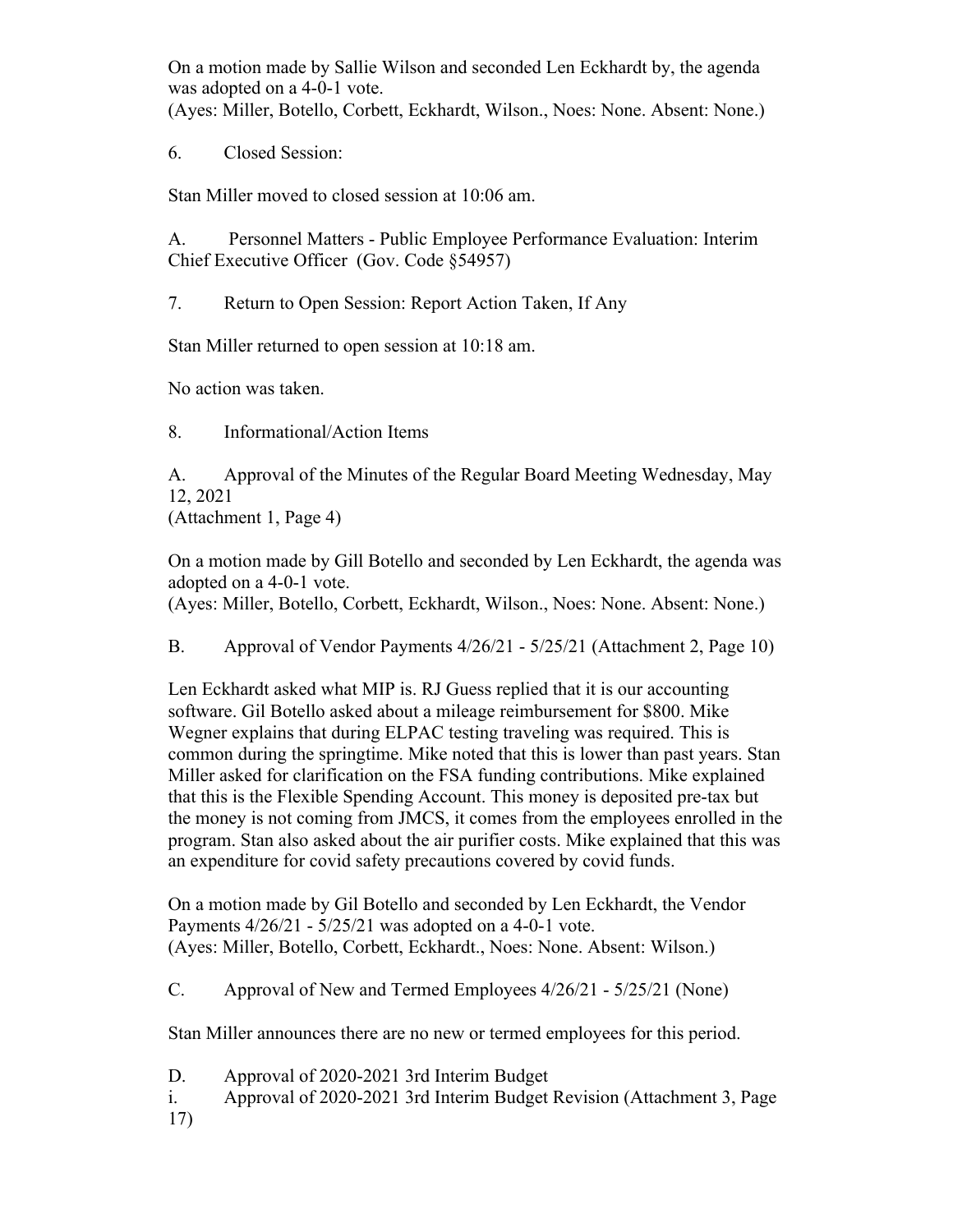ii. Approval of Resolution 21-02: 3rd Interim Budget Revision (Roll Call Vote)

(Attachment 4, Page 24)

Rachael Navarrete explains that there was a change in the charter facility funding revenue calculations. She mentioned that total expenditures were up by \$160. The fund balance also increased, Rachael stated that we are ending the year with a very healthy \$3.3. million or 45% of total expenditure.

i. On a motion made by Len Eckhardt and seconded by Michael Corbett, the 2020-2021 3rd Interim Budget was adopted on a 4-0-1 vote. (Ayes: Miller, Botello, Corbett, Eckhardt., Noes: None. Absent: Wilson.)

ii. Resolution 21-02: 3rd Interim Budget Revision Adopted Budget was approved with the following roll call vote: Corbett - Aye; Botello - Aye; Miller - Aye; Eckhardt - Aye. Wilson - Absent.

E. Adoption of 2021-2022 JMCS Budget

i. Approval of the 2021-2022 JMCS Adopted Budget (Attachment 5, Page 25)

ii. Approval of Resolution 21-03: 2021-2022 JMCS Adopted Budget (Roll Call Vote) (Attachment 6, Page 34)

Rachael Navarrete stated that the new 2021-2022 adopted budget is based on \$470 ADA and that there will be minimal changes to the sites. The beginning fund balance will be \$3.3 million with a total revenue projection of \$7.6 million. This budget includes the \$500,000 coming from the Extended Learning Opportunity Grant. The money will be used to provide additional instructional support. Summer school and additional tutor staff will be funded with this money. Rachael mentions that the technology purchased in 2021 will be used in 2022 so there was not a large amount of money set aside for technology. The food budget is at \$140,000, however this can be adjusted as students are beginning to return to the classroom. Rachael expects to see a change in travel costs as well.

i. On a motion made by Gil Botello and seconded by Michael Corbett, the 2021- 2022 JMCS Budget was adopted on a 4-0-1 vote. (Ayes: Miller, Botello, Corbett, Eckhardt., Noes: None. Absent: Wilson.)

ii. Approval of Resolution 21-03: 2021-2022 JMCS Adopted Budget was approved with the following roll call vote: Corbett - Aye; Botello - Aye; Miller - Aye; Eckhardt - Aye. Wilson - Absent.

F. Approval of Resolution 21-04: EPA Account Expenditures for Fiscal Year 2021-2022 (Roll Call Vote) (Attachment 7, Page 35)

Rachael Navarrete informed the board that this is an explanation of how the prop 30 funds are being spent. She stated that these funds will all be going into teacher salaries.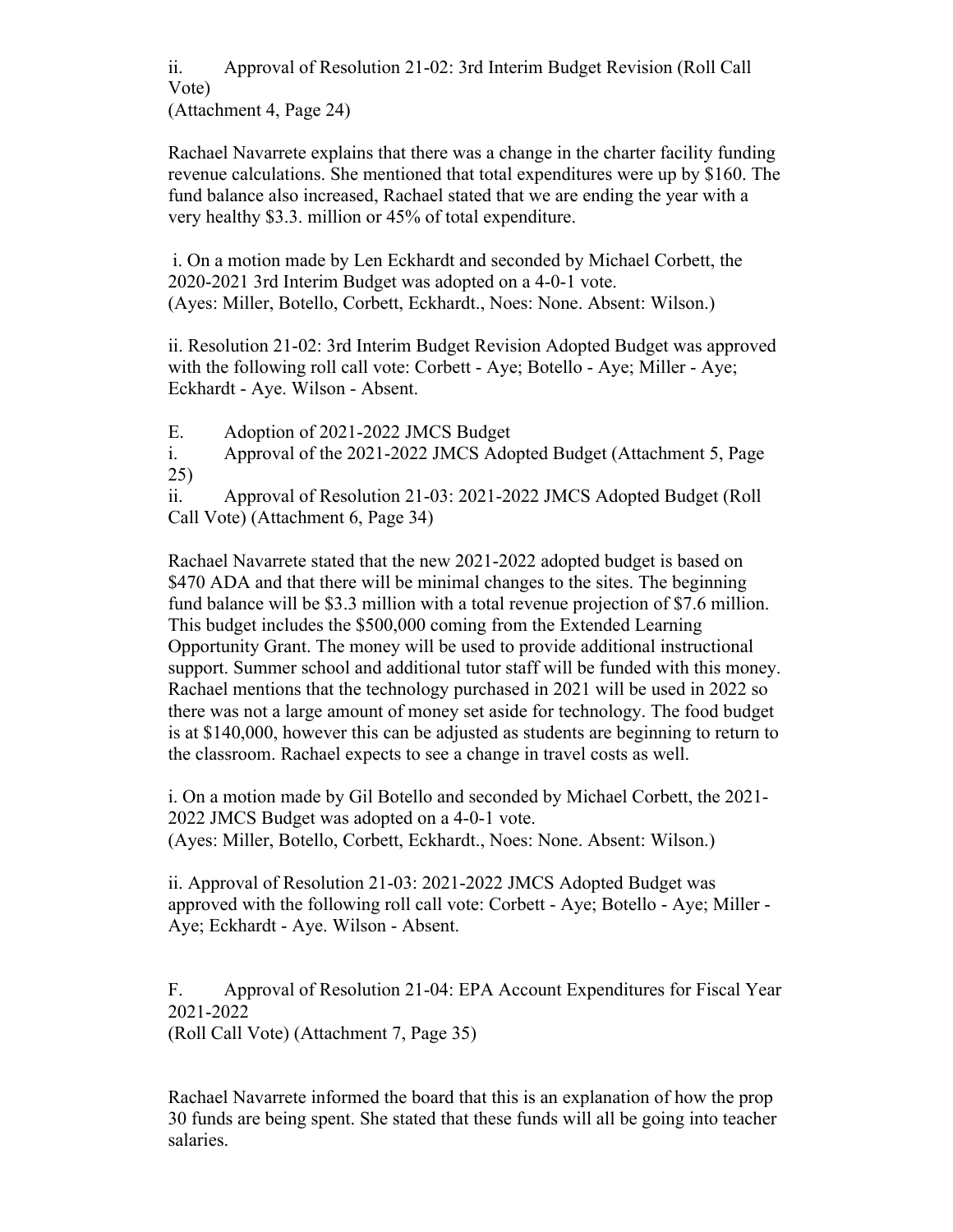Approval of Resolution 21-04: EPA Account Expenditures for Fiscal Year 2021- 2022 was approved with the following roll call vote: Corbett - Aye; Botello - Aye; Miller - Aye; Eckhardt - Aye. Wilson - Absent.

G. Approval of 2021-2022 LCAP (Attachment 8, Under Separate Cover)

Rachel Wegner explained that based on feedback from NEVCO, teachers, stakeholders, and the public hearing, revisions were made to the LCAP. Rachel then gave an overview of priority areas and how JMCS is addressing them. The first area is Appropriately Assigned Teachers, Access to Curriculum-Aligned Instructional Materials, and Safe, Clean, and Functional School Facilities. Rachel announced that JMCS was to standard on this priority area. The second area was Implementation of State Academic Standards. A Reflection Tool was completed for this priority. Using a likert scale JMCS was rated with 3's and 4's in various areas. The third area addressed was Parent and Family Engagement. JMCS was also ranked with 3's and 4's in this area. Gil Botello questions the "2" rating on building relationships. Rachel explains a "2" was given because we are not providing professional development opportunities for teachers to learn these skills, not because teachers are not creating meaningful relationships. In the sixth area, the School Climate was addressed. Finally in the seventh area Access to a Broad Course of Study was addressed.

On a motion made by Michael Corbette and seconded by Gil Botello, the 2021- 2022 LCAP was adopted on a 4-0-1 vote. (Ayes: Miller, Botello, Corbett, Eckhardt., Noes: None. Absent: Wilson.)

G. Draft Student Harassment and Discrimination Policy- Reading #2 (Attachment 9, Page 39)

RJ Guess explained that this policy comes from a compliance review of our mandatory postings. This is specifically fo student to student harassment and discrimination. This policy has received no changes since last seen by the board. Stan Miller asked if the title of the policy needs to distinguish from the staff policy. RJ explained that the policy titles do not need to be distinguished since they will not be housed in the same locations. After reviewing the policy Stan recommended that we refrain from using the word "children '' and instead use "students". RJ agreed and will make the revisions. Stan announced that this is an informational item and the board will not be making a motion to vote at this moment.

I. Recruitment Program Proposal and Discussion (Attachment 10, Page 45)

RJ guess explained a pilot program. What has worked best in the past is advertisement. He proposed JMCS continues advertising on Craigslist and other outlets. RJ suggested trying to reach students who need a diploma and need a job, as well as students who only want a diploma. RJ also suggested JMCS hire a part time staff member to take on Dawn McConnell and Lita Lee's responsibility. Recruitment will be done for all sites, not just the CCC. Gil Botello moved to suspend discussion and moved to approve.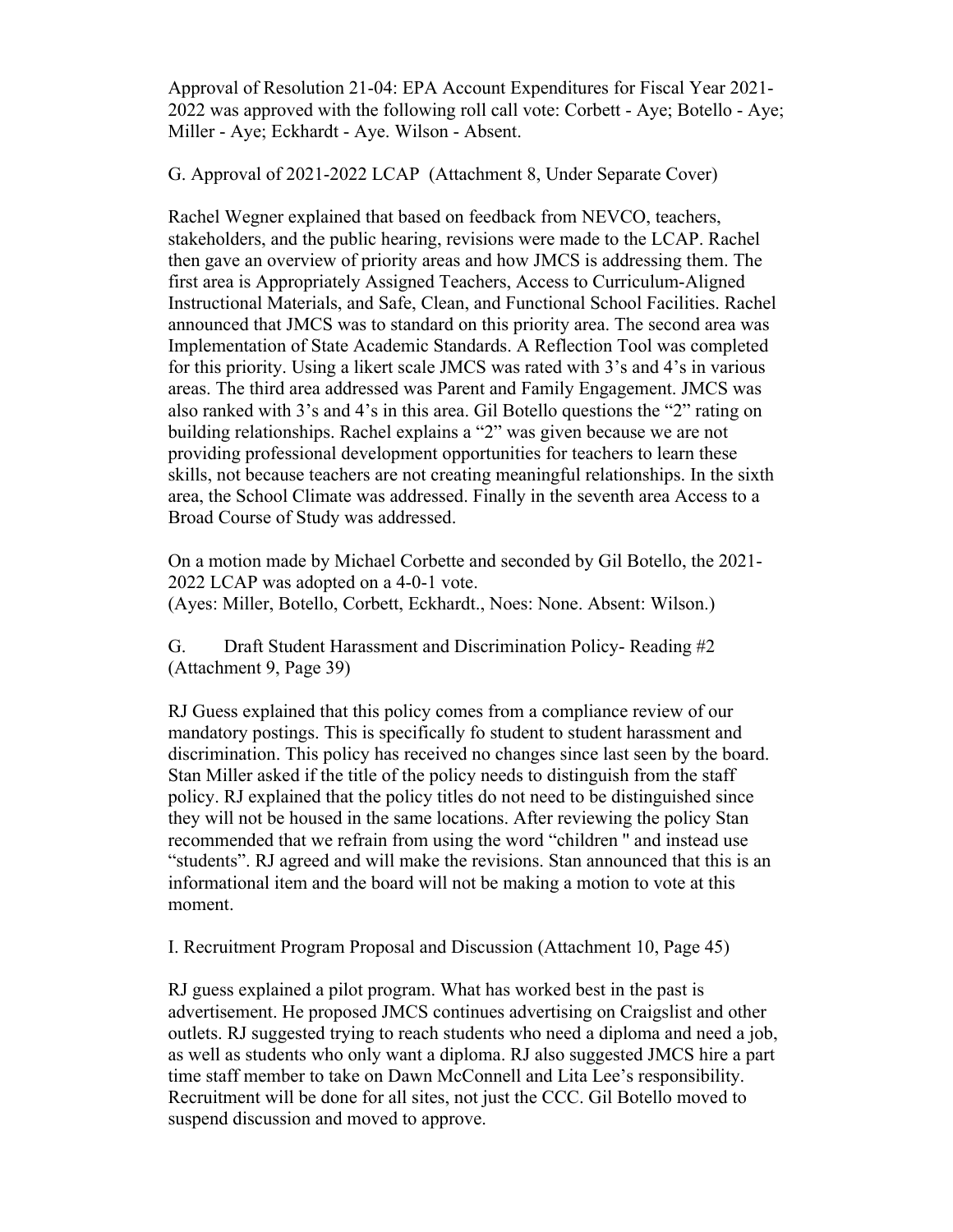On a motion made by Gil Botello and seconded by Michael Corbett, the Recruitment Program Proposal was adopted on a 4-0-1 vote. (Ayes: Miller, Botello, Corbett, Eckhardt, Noes: None. Absent: Wilson.)

H. 2021 NCSoS Policy for Expelled Youth (Attachment 11, Page 49)

RJ Guess explained that JMCS needs to provide education services for expelled students. Every LEA in the Nevada County School District needs to approve, but since we do not have any site or students in the county this will not affect JMCS much. Len Eckhart asked when was the last time JMCS expelled a student? RJ informed him the last student was expelled 8 or 10 years ago. JMCS has a process when students are expelled. Students are referred and placed in similar programs. The policy will be reviewed in October.

On a motion made by Gil Botello and seconded by Michael Corbett, the 2021 NCSoS Policy for Expelled Youth was adopted on a 4-0-1 vote. (Ayes: Miller, Botello, Corbett, Eckhardt., Noes: None. Absent: Wilson.)

I. JMCS Medi-Cal Contract (Attachment 12, Page 60)

Aaron Scholl revisited the LEA Medical Program and Admin Activities Program . A contract between JMCS and Sutter County Superintendent Office to reimburse JMCS for administrative activities related to Medi-Cal. This will be a quarterly cycle where Aaron will submit a calendar and a list of any staff who is referring students to Medi-Cal. Participating Staff will participate in a quarterly survey that asks how we are allocating our time for the approved administrative activities Aaron and Rachael will work on getting the reimbursement.

On a motion made by Gil botello and seconded by Michael Corbett, the JMCS Medi-Cal Contract was adopted on a 4-0-1 vote. (Ayes: Miller, Botello, Corbett, Eckhardt., Noes: None. Absent: Wilson.)

- 9. Discussion Items
- A. JMCS Foundation Report

Gil Botello reminded the board that the next quarterly meeting will be July 10th and he will be bringing a full report.

B. Discussion Regarding a 1 Step Increase for All Employees for the 2021- 2022 School Year (Attachment 13, Page 75)

RJ Guess recommended giving all staff, except the CEO and COO, a one step salary increase. He informed the board that there is a healthy budget to support this. Michal, Len, Gil, and Stan have all expressed that they fully support the one step increase. They feel that teachers and staff have gone above and beyond during times of crisis. This will be an action item in the July 14th meeting.

Len- last time we has a salary adjustment Rachael- 2019-2020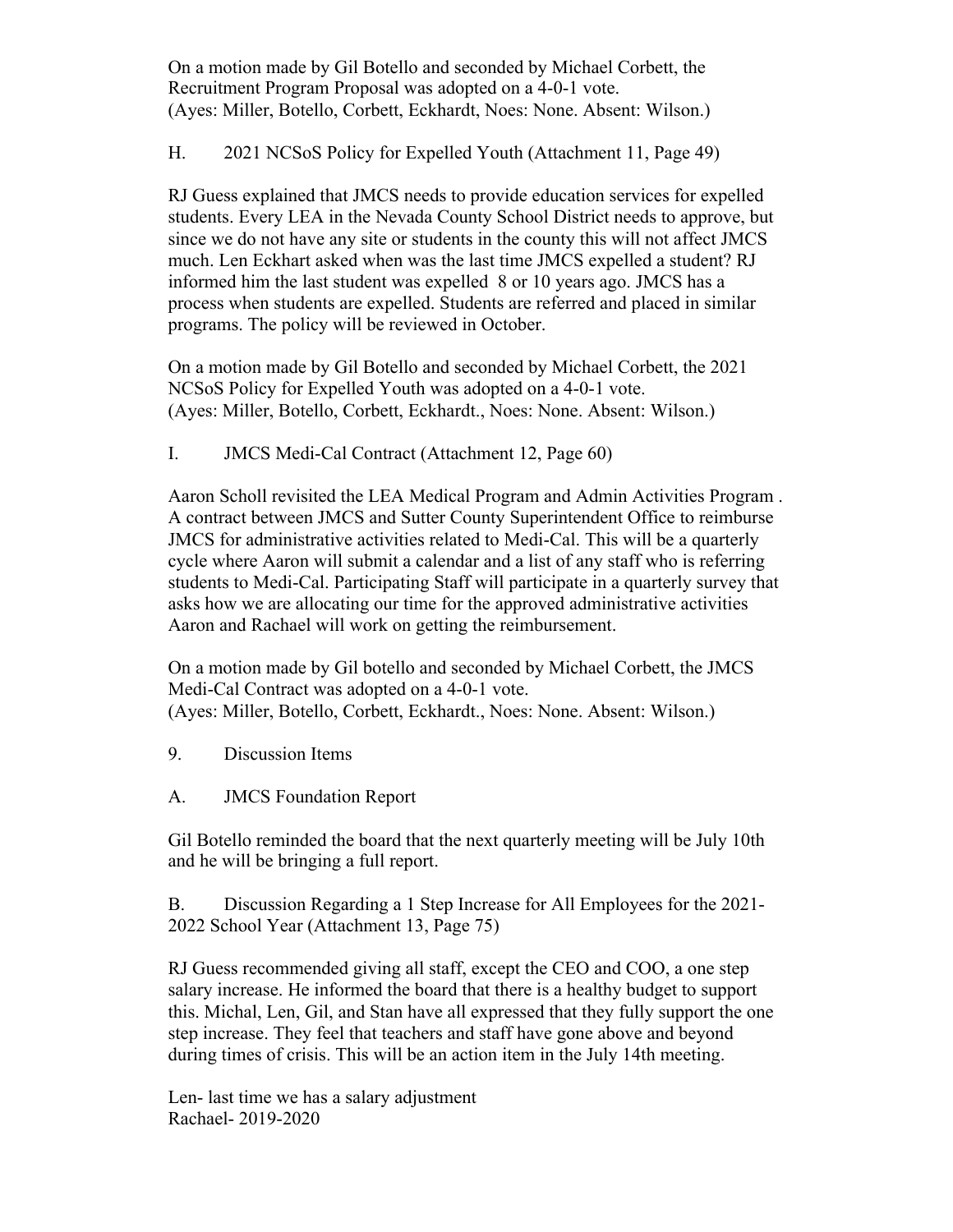Gil- affirms that the budget is healthy and supports this

Michael- also fully supports this because of growing budget trends

Stan- also supports this movemnet, sugests that this be brought as an action item for july. We appreciate the staff and the work they do. Great response to covid uncertanties.

RJ- is the board asking for everyone to go on step or 5% on schedule.

Stan- One step.

Mike- each current employee moves up – not CEO or COO

Gil- we should include all staff – we should include CEO and COO

RJ- cant include in this proposal due to salary step process

C. Board Discussion Regarding Attendance at JMCS Governing Board Meetings in 2021-2022 School Year (Attachment 14, Page 76)

Gil Botello announced he will attend all meetings for the 2021-2022 school year. Len Eckhardt said he plans to attend the next 5 months, he will get back to the board about the rest of the school year. Stan Miller will also be attending all board meetings. Michael Corbettwill be attending the next 7 meetings and will inform the board about the other meetings at a later date. Sallie Wilson was not in attendance at this meeting.

## D. CEO's Report

RJ Guess began his CEO report by giving a brief overview of pieces of legislation. He informed the board that AB 1316: bill has been placed in the inactive file. SB 309 (A-G Bill) passed out of the Senate and is waiting on a hearing at the Assembly Ed committee. SB 804 (CCC Forestry Training Center) passed out of the Senate and has moved to the Assembly. SB-272 (Gender-Neutral Terms CCC) has passed out of the Senate and is waiting for a hearing with Assembly Natural Resources.

RJ also informed the board that Dawn McConnell has been selected as the new JMCS COO.

Lita Lee will assume the Northern Regional Director position on July 1, 2021. RJ informed the board that JMCS has started the process of recruiting and interviewing for a new Southern Regional Director.

- 10. Miscellaneous Information Items
- A. Correspondence

None.

B. Schedule of Future Board Meetings